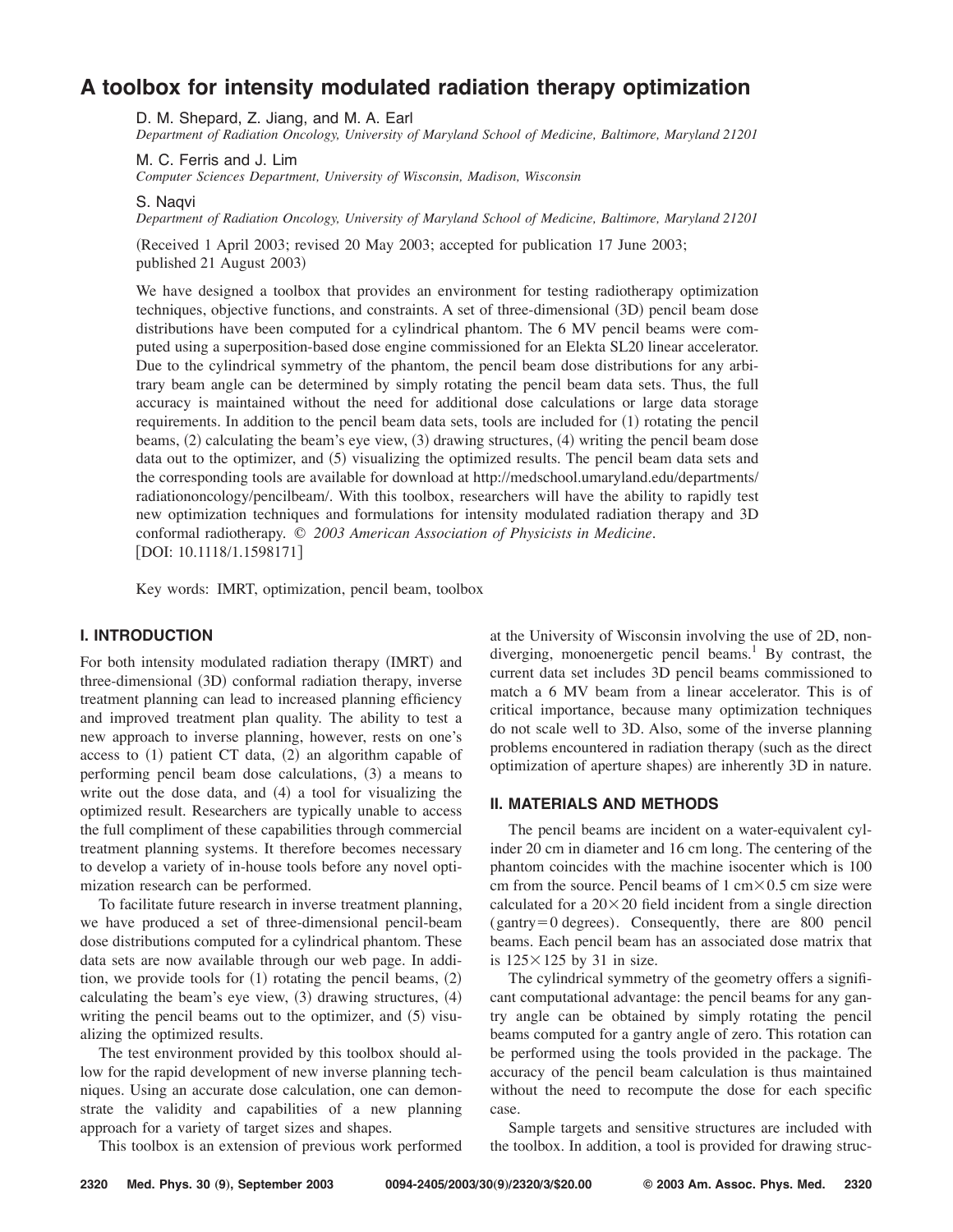

FIG. 1. A pencil beam dose distribution.

tures and generating the beams's eye view. This allows the user to test targets of various sizes and shapes. With the beam's eye view (BEV) tool, one can choose to exclude pencil beams outside of the BEV for the purpose of IMRT optimization. Also, one can choose to add together all of the pencil beams within the BEV to create a 3D conformal beam.

The pencil beams were calculated using our in-house dose



FIG. 2. (a) An optimized IMAT treatment plan for a c-shaped target. (b) The delivered dose distribution as measured using film. In both cases, the 90% and 50% isodose lines are plotted as white dashed lines.